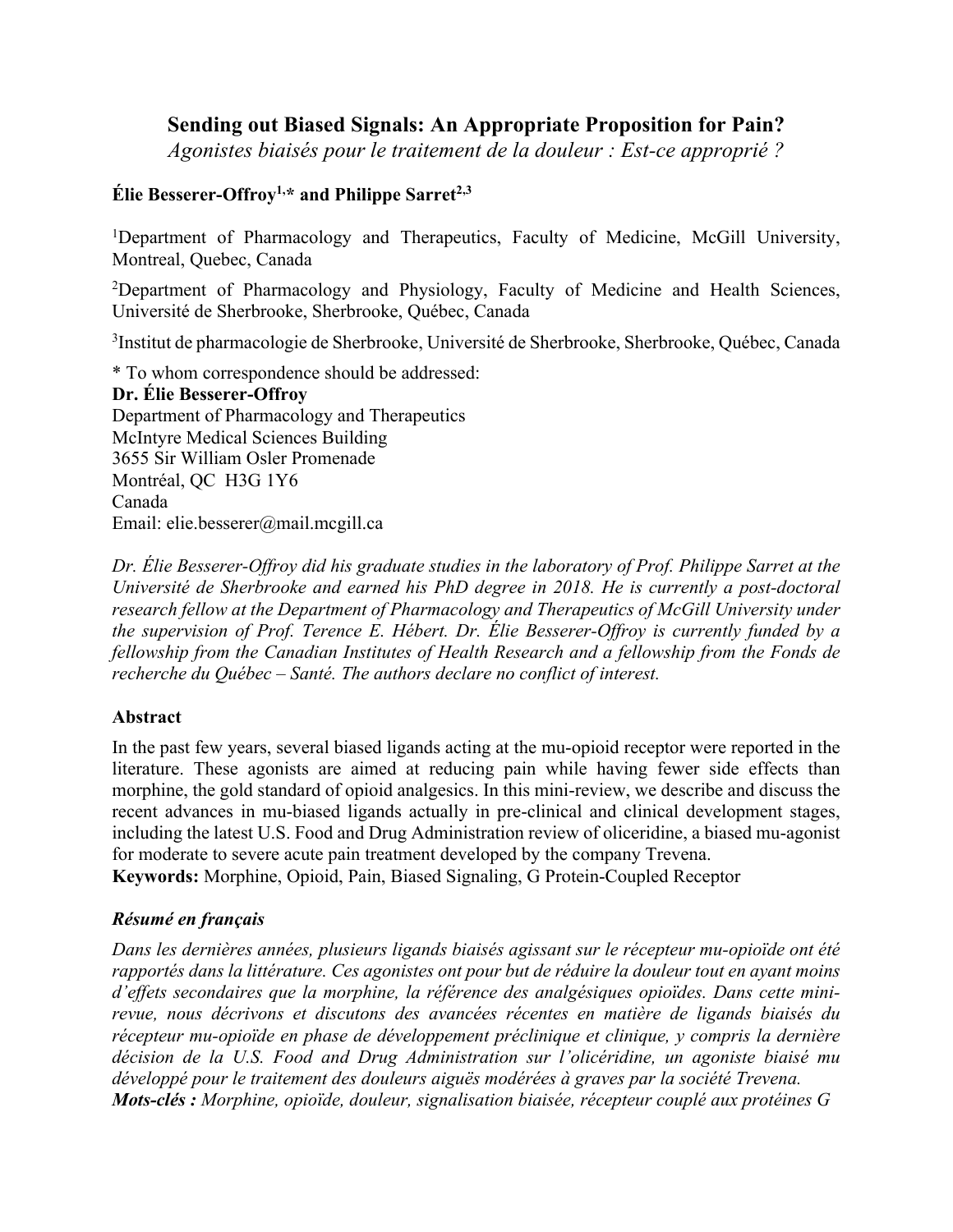### **Introduction**

Opioids are the gold standard for the treatment of acute to chronic pain. However, opioid therapy is associated with a wide range of unwanted effects that seriously affect medication adherence in patients dealing with chronic pain [1]. This prompted researchers to intensify their efforts to find new, effective and safe painkillers. In the late nineties, a new paradigm, called biased signaling or functional selectivity [2,3], emerged in the G protein-coupled receptor (GPCR) community, giving rise to new hope for the development of drugs with improved therapeutic profiles [4]. Therefore, the quest for the analgesic holy grail began.

Biased signaling is the ability of a ligand to activate only a subset of the signaling pathways that are usually activated by other GPCR agonists [3]. We could therefore design ligands that engage only signaling pathways that are beneficial and produce the desired effects. However, to apply this concept to drug discovery we have to decipher which signaling pathways are associated with the desired physiological effects [5]. This link between intracellular events and *in vivo* physiology has been made, for the mu-opioid receptor (MOR), with the use of mice lacking β-arrestin 2. Bohn *et al.* [6] showed that morphine's analgesic action was enhanced whereas side effects, such as respiratory depression and constipation, were greatly reduced in these mice. It was evidence that morphine-induced analgesia was dependent on G protein activation and undesirable effects were dependent on β-arrestin 2 recruitment to MOR (**Fig. 1**). This study greatly impacted the development of new MOR ligands in favor of G-protein biased ligands [7].

### **Olinvo: The promising compound, FDA rejection, and future direction.**

Olinvo, also known as TRV130, oliceridine, is a MOR biased ligand developed by the company Trevena Inc. (Chesterbrook, PA). This compound was very promising early in its development as a  $Ga<sub>i</sub>$ -biased MOR agonist [8]. Olinvo was as efficient as morphine to alleviate pain in rodents and showed significantly reduced constipation and respiratory depression, thus increasing its therapeutic window [9]. In January 2018, Trevena submitted a new drug application for Olinvo at the U.S. Food and Drug Administration (FDA) and in October 2018, the FDA voted against its approval. The FDA decision was based on the nonsignificant trend of reduced side effects in patients treated with Olinvo compared with morphine-treated patients. In early 2019, the FDA agreed that Trevena's safety database supports a maximum daily dose of 27 mg of Olinvo and allowed the collection of additional pharmacokinetic parameters on healthy volunteers [10].

### **The new generation of MOR biased ligands.**

In 2016, Manglik *et al.* [11] identified a hit compound after a structure-based virtual screening on the crystallographic structure of MOR. After a structure-activity relationship study, they identified PZM21, a potent  $Ga_i$  biased compound selective for MOR and structurally unrelated to other MOR ligands, which displayed a strong analgesic action without having the morphine-related side effects [12]. In 2017, a study reported the synthesis of MOR agonists with a large array of bias factors ranging from β-arrestin to Gα<sub>i</sub>-biased ligands [13]. After extensive testing of these molecules and clinically relevant drugs such as Fentanyl and Morphine in pain and respiratory depression tests, they reported SR-17018 as a highly G-protein biased MOR agonist with a therapeutic window close to 100 (in comparison, fentanyl's is 4). They also showed that the bias factors were correlated with the therapeutic windows of the tested compounds.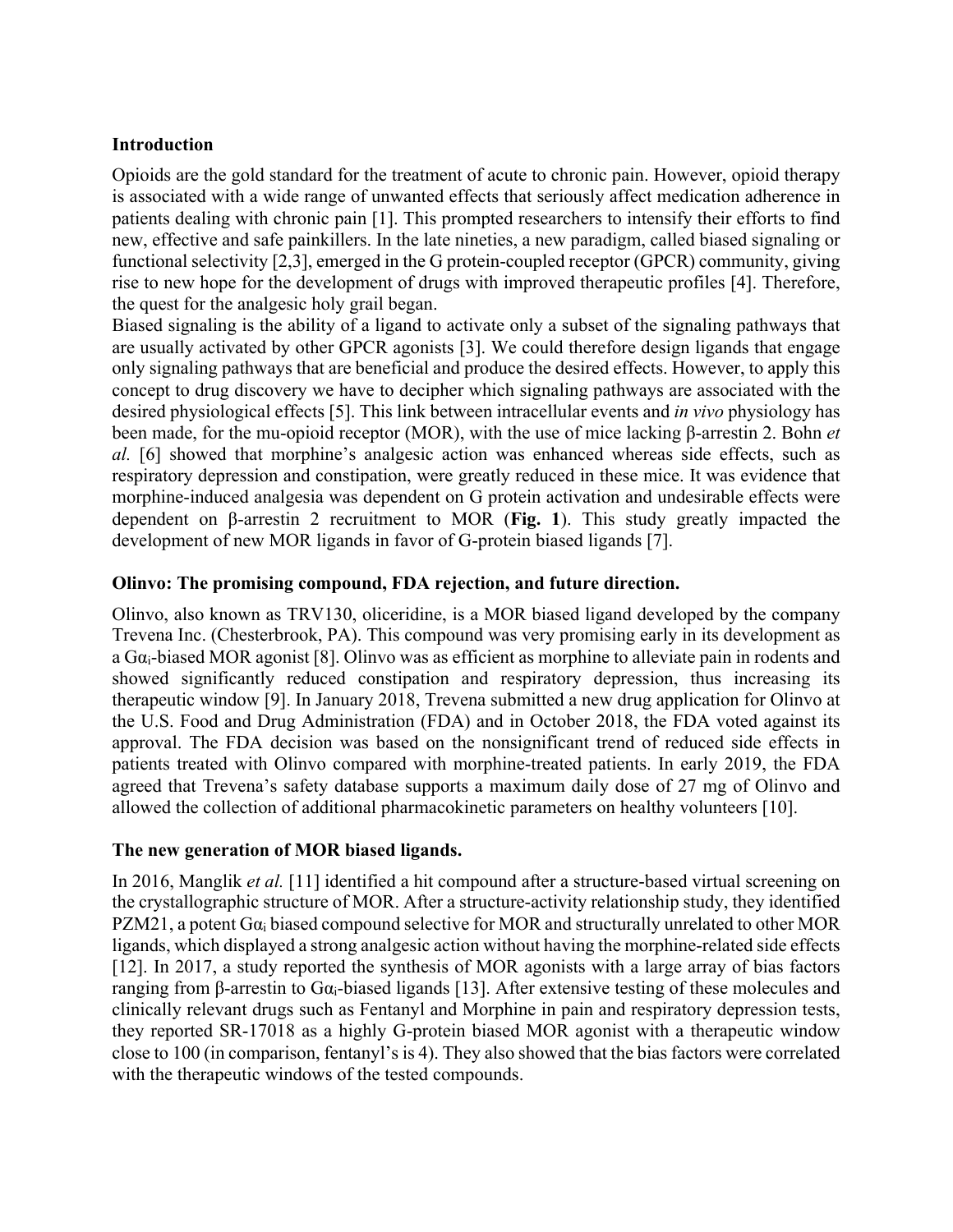#### **Conclusion**

The development of biased ligands targeting GPCRs involved in pain modulation is the ongoing work of many research labs and should not be threatened by the recent concerns raised by the failure of Olinvo. Highly biased agonists, such as SR-17018, might be the key to success in order to increase the therapeutic window and safety in humans. Furthermore, many biased agonists targeting other pain-related GPCRs, such as the cannabinoid receptors CB1 and CB2, are under development and could lead to novel potent pain medications in the next few years.



#### **Figure 1. Biased agonism at the muopioid receptor.**

G protein signaling pathways triggered by MOR are responsible for the antinociceptive effect of opioids whereas the recruitment of β-arrestins at the receptor mediates their adverse effects (respiratory depression and constipation). Consequently, β-arrestin biased MOR agonists, like fentanyl, produce more adverse events than G-protein biased compounds, like PZM21, which could be of great therapeutic interest due to their increased safety profile.

### **Bibliography**

1 de Leon-Casasola, O. A. (2013) Opioids for chronic pain: new evidence, new strategies, safe prescribing. Am J Med 126:S3-11

2 Rankovic, Z., Brust, T. F. and Bohn, L. M. (2016) Biased agonism: An emerging paradigm in GPCR drug discovery. Bioorg Med Chem Lett 26:241-50

3 Pupo, A. S., Duarte, D. A., Lima, V., et al (2016) Recent updates on GPCR biased agonism. Pharmacol Res 112:49-57

4 Siuda, E. R., Carr, R., 3rd, Rominger, D. H., et al (2017) Biased mu-opioid receptor ligands: a promising new generation of pain therapeutics. Curr Opin Pharmacol 32:77-84

5 Michel, M. C. and Charlton, S. J. (2018) Biased Agonism in Drug Discovery-Is It Too Soon to Choose a Path? Mol Pharmacol 93:259-65

6 Bohn, L. M., Lefkowitz, R. J., Gainetdinov, R. R., et al (1999) Enhanced morphine analgesia in mice lacking beta-arrestin 2. Science 286:2495-8